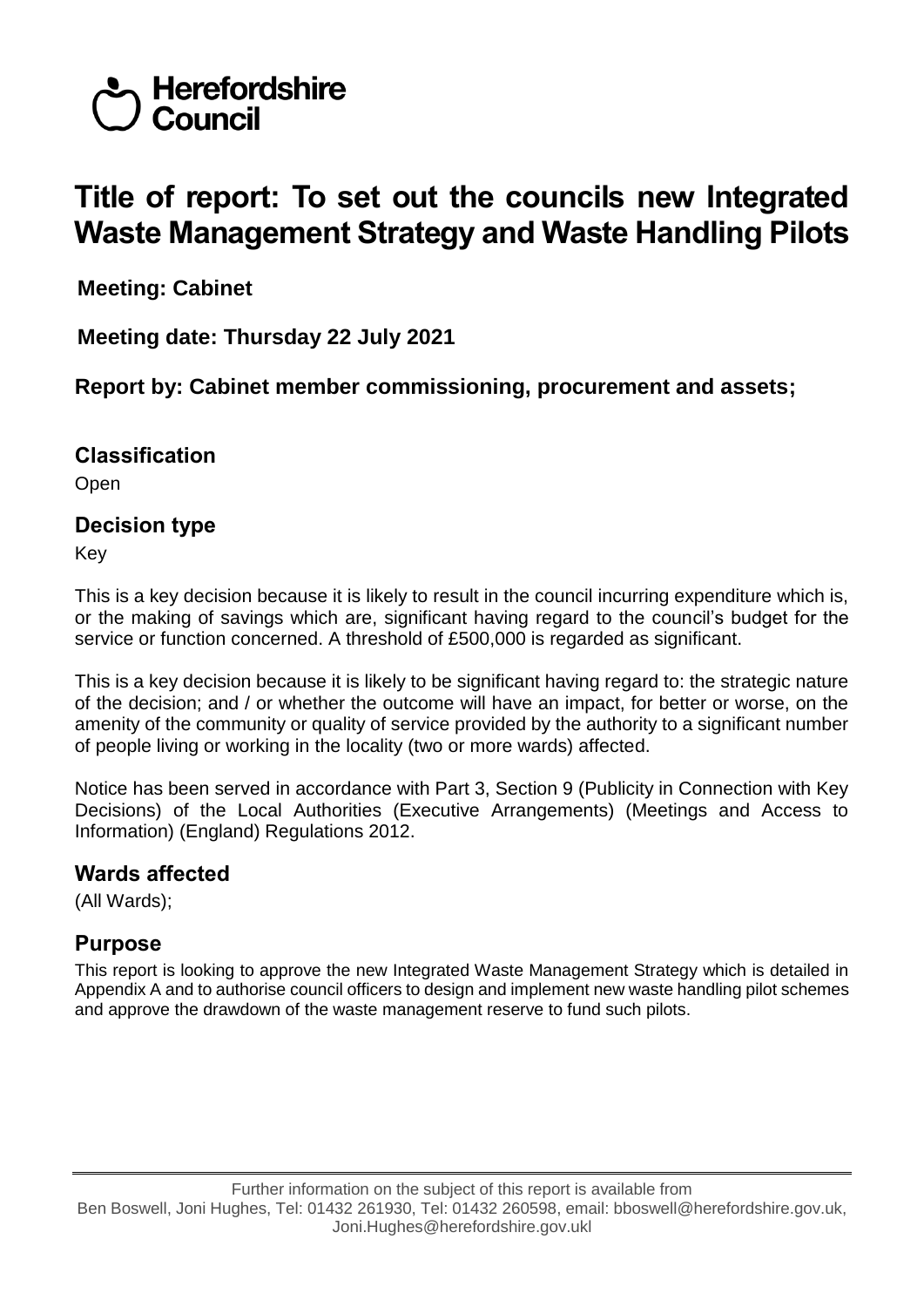#### **Recommendation(s)**

**That:**

- **a) The cabinet authorises the new Integrated Waste Management strategy for Herefordshire, adopts to the new targets within the document as detailed in Appendix A and authorises the development of a benefits realisation action plan to achieve the agreed targets;**
- **b) The cabinet authorises the design, development, procurement and implementation of the proposed waste handling pilot schemes and approves the expenditure of up to £1.5m from the council's waste reserve to progress and implement the schemes;**
- **c) The cabinet authorises the expenditure of the Section 106 allocation for recycling projects up to the value of £92,000 to progress the proposed waste handling pilot schemes through design, development, procurement and implementation; and**
- **d) The cabinet authorises the Section 151 officer to take all operational decisions relating to the above recommendations**

#### **Alternative options**

- 1. Not to adopt the New Integrated Waste Management Strategy. This is not recommended as the current waste collection and disposal contracts are due to expire 2023/24. This presents an opportunity for the council to address the significant issues around climate, expected changes in legislation, the circular economy expectations which were outlined in the work of the task and finish group and the council's County Plan objectives. Without developing and adopting a new Integrated Waste Management Strategy the council is at risk of not meeting the future legislative changes and failing to meet the County Plan objective.
- 2. Not to adopt the new targets out line in Appendix A. This is not recommended as if the council does not adopt the targets then they will not achieve the County Plan objectives, the aspirations as set out in the Climate and Ecological emergency or meet the legislative requirements that the government are consulting on currently especially around the collection and disposal of food waste.
- 3. Not to draw down the Waste reserve and use the section 106 allocation to enable prototype schemes to roll out across the county. This is not recommended as there is a requirement to look at new ways of handling our waste that is generated in the County to address the climate and ecological emergency, the objectives that are clearly outlined in the County Plan

#### **Key considerations**

**Background**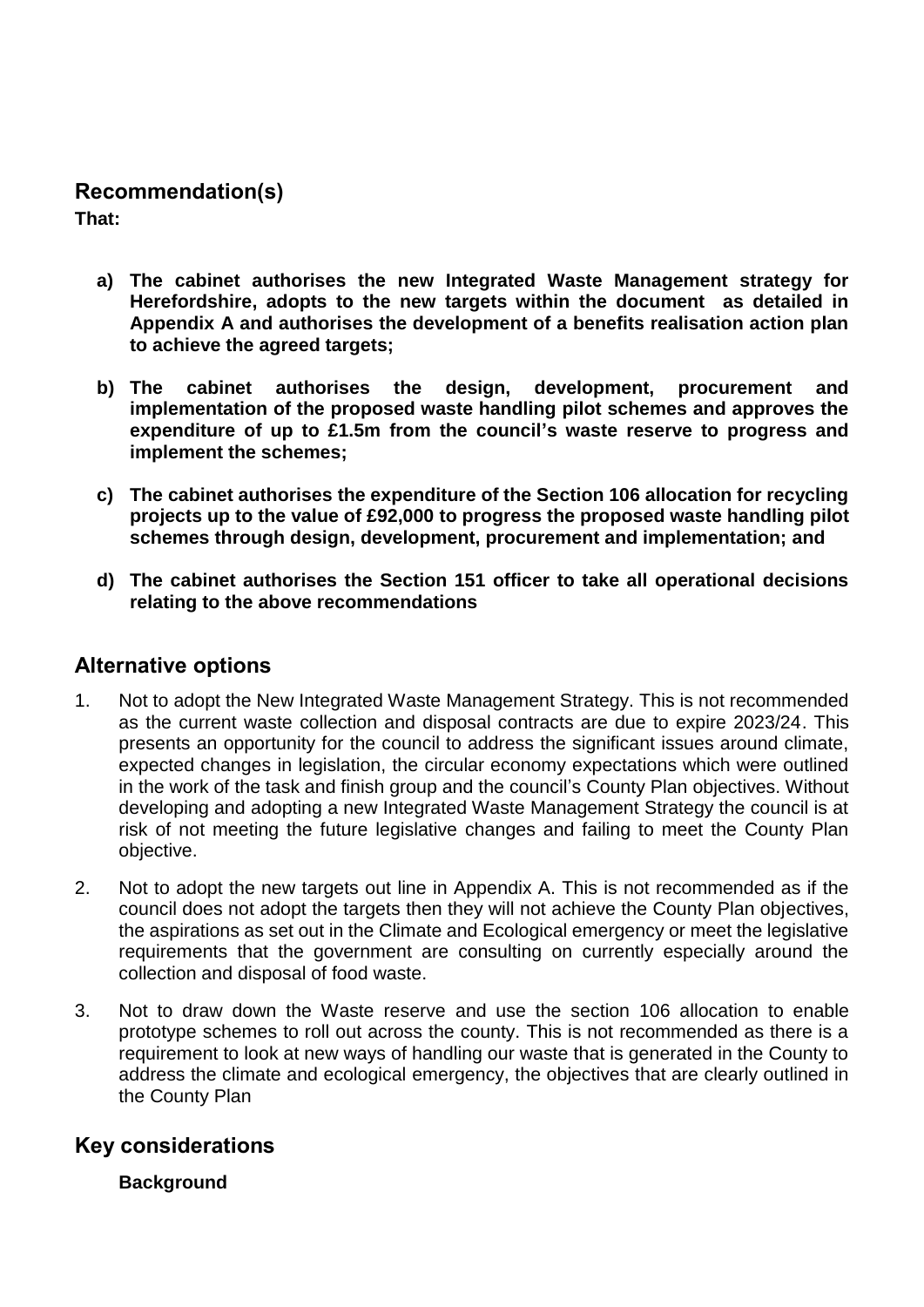- 4. As a Unitary Authority, Herefordshire Council has a statutory obligation to collect, recycle and treat 'municipal' waste produced by residents in its area through the provision of a kerbside collection service and at least one Household Waste & Recycling Centre (HWRC). These obligations are enshrined in law, particularly the Environmental Protection Act 1990, providing a basis for what services are to be provided and how.
- 5. There are three main driving forces behind the need to review the council's waste management service, these are:
	- a. Our existing waste collection and disposal arrangements are due to expire at the end of 2023 and start of 2024 respectively.
	- b. Significant change to waste policy is expected in the wake of the Resource and Waste Strategy 2018 and progress through parliament of the Environment Bill 2019-20. New policy and legislation will influence everything from packaging design & production to how local authorities provide their waste management services. This will introduce the requirement for councils to provide weekly food waste collections to all households from 2023 and make it available to businesses for a charge. The government's clear direction is for the increased segregation of waste streams and a new target to achieve a 65% recycling rate.
	- c. The council has the ambition to make sweeping changes to bring about a more sustainable county. Resource management, production and waste are significant contributors to carbon emissions. By making changes to how materials are used in production, minimising use of raw materials, discouraging waste, maximising reuse, recycling and recovery we will be able to bring about large reductions in carbon emissions in response to the Climate and Ecological Emergency.
- 6. A key consideration of this review includes the consideration of the current partnership with Worcestershire Council and any future joint working arrangements.

#### **General Scrutiny – Waste Services Review**

- 7. In September 2020 the council's waste management task and finish group presented a report to the council's general scrutiny committee outlining the work that had reviewed the future of waste management options for Herefordshire. The report can be seen in Appendix B.
- 8. At the General Scrutiny meeting held on 28 September 2020, 4 additional recommendations were included.
- 9. On 22 April 2021 the executive responded to the review setting out a response to each recommendation.
- 10. The full executive response is available here: <https://councillors.herefordshire.gov.uk/ieDecisionDetails.aspx?ID=7849>
- 11. On 26 April 2021 the General Scrutiny committee made a further 7 recommendations to the executive, including the specific recommendation that: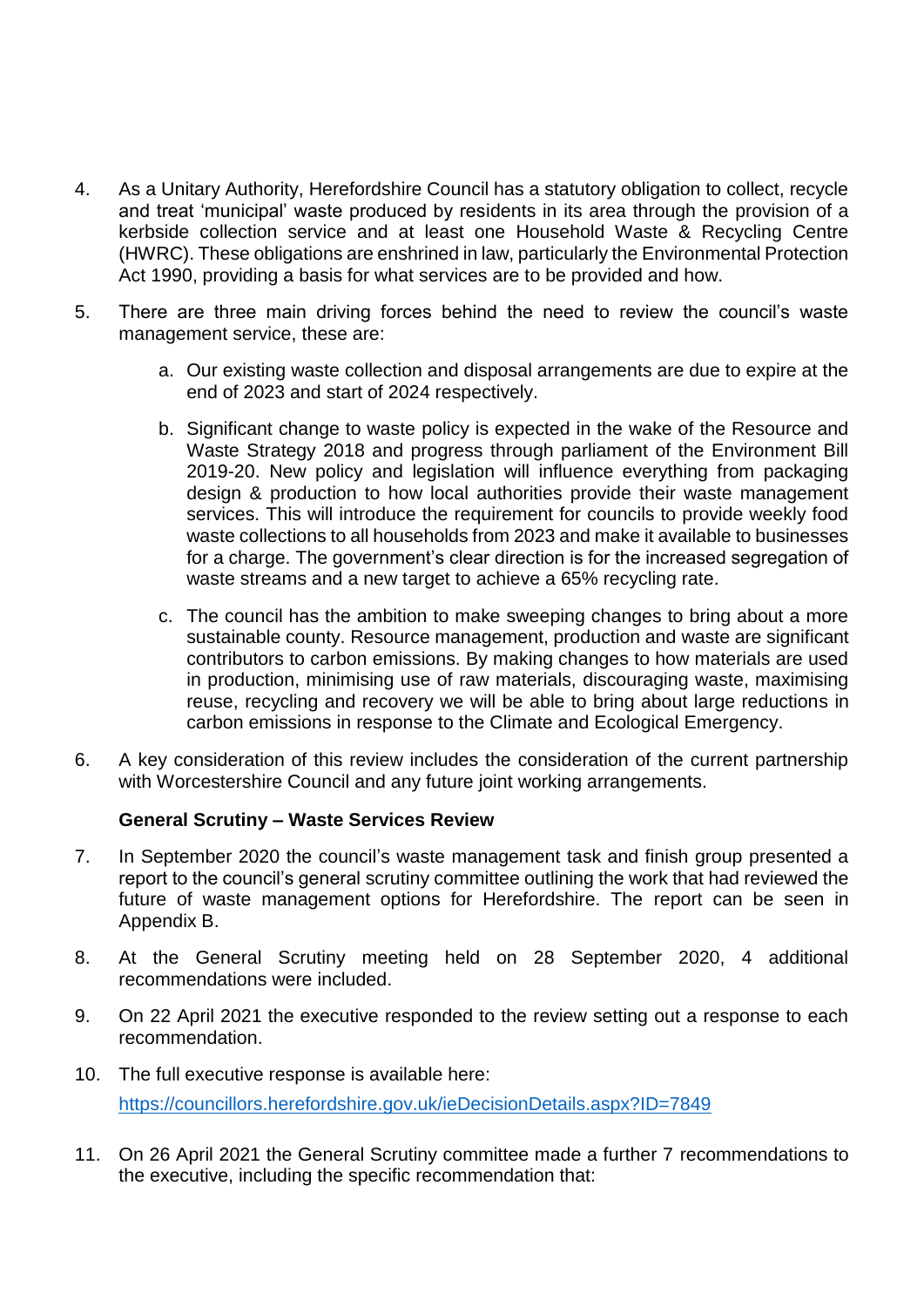- a. A unified waste strategy be drawn up by the executive with an aim to provide an end to end waste service for residents spanning from repair and reuse right through to collection and disposal.
- 12. The subsequent executive response is currently being prepared and will be available here: [https://councillors.herefordshire.gov.uk/mgIssueHistoryHome.aspx?IId=50038122&Opt=](https://councillors.herefordshire.gov.uk/mgIssueHistoryHome.aspx?IId=50038122&Opt=0)

[0](https://councillors.herefordshire.gov.uk/mgIssueHistoryHome.aspx?IId=50038122&Opt=0)

- 13. The new integrated waste management strategy specifically addresses a number of the recommendations from the scrutiny review including adopting ambitious targets so that the council is well placed to achieve the recommendations and County Plan objectives.
- 14. The council recognised the need to change how we collect and dispose of our waste, the need for a review and redesign, and also to undertake pilot schemes that will help the council realise its ambition.
- 15. Following the recommendations received from the General Scrutiny Committee the Cabinet Member for Assets and procurement authorised a paper recommending the council's intention to consult on the future of the collection service for Herefordshire. This consultation has now closed and the results of the consultation can be seen in Appendix C. There was a good level of support from across the county in favour of change especially around the collection of food waste and in general residents and businesses were understanding of the council's need to change to achieve its aspirations around handling waste in a better more sustainable circular economy way.

#### **Proposed Next Steps**

- 16. The council's waste disposal contract is due to end in 2024 after being in place for 25 years. Currently the council are in a joint partnership with Worcestershire County Council for this service. In line with the County Plan ambition this contract renewal is giving Herefordshire the ability to review and rethink how it might undertake its disposal service. It is extremely important that the way in which waste is disposed of in Herefordshire is reviewed to meet the government's objectives outlined in the Resources and Waste Strategy, enabling a move towards a circular economy and to address the climate and ecological emergency. Therefore it is key that the council reviews its partnership with Worcestershire Council and the way it disposes of its waste.
- 17. Within the County Plan, the Council sets out its ambition to protect and enhance the environment and keep Herefordshire a great place to live by minimising waste and increasing reuse, repair and recycling, and identifying opportunities for climate change action in all aspects of council operations. The Environment ambition is that the Council will use its community initiatives, partnerships and waste contracts to make it easier for businesses and residents to share, repair, reuse and recycle, and so reduce the Council's carbon emissions
- 18. The New Integrated Waste management strategy outlines a number of key targets that also fall in line with the County Plan. These waste management targets can be seen in Appendix A.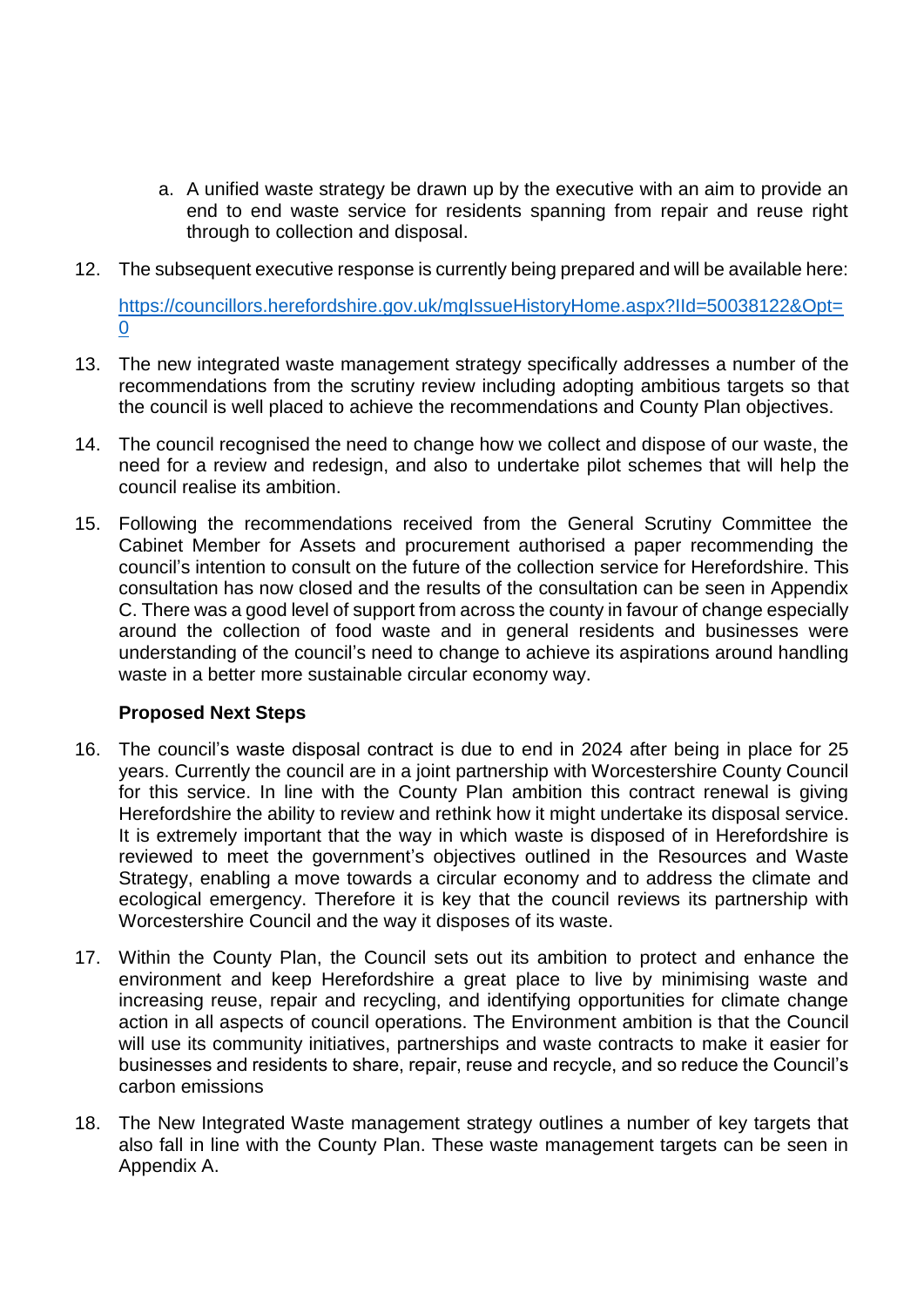- 19. In order for the council to achieve these targets the service will need to consider new operating models to make changes to the way in which it collects and disposes of its waste. To further explore new and alternative methods of collection and disposal contracts the council is proposing to develop and run a number of new pilot schemes.
- 20. The themes for these pilots will include reuse, recycling, collection and disposal methods, composting, carbon reduction opportunities, partnership working across Herefordshire and further exploring potential opportunities for cross border working/project development as Herefordshire borders 5 counties, Shropshire, Worcestershire, Gloucestershire, Powys and Monmouthshire.
- 21. If adopted, the new integrated waste management strategy will require the development of a new communication strategy. Here officers will work closely with the communications team to develop a clear plan including but not limited to education, promotion, key messages and to consider the future resource requirements to meet the targets within the new integrated waste management strategy. It is also recognised that any new pilot schemes and protocols that are developed will require clear and robust communication.

# **Community impact**

- 22. By the council adopting the new integrated waste management strategy, this will have a positive impact on contributing towards local and regional strategy priorities, targets and legislation.
- 23. The County Plan (2020-24) priorities are:
	- a Protect and enhance our environment and keep Herefordshire a great place to live
	- b Minimise waste and increase reuse, repair and recycling
	- c Build understanding and support for sustainable living
	- d Invest in low carbon projects
	- e Identify climate change action in all aspects of council operation
	- f Support the an economy which builds on the county's strengths and resources;
	- g Seek strong stewardship of the county's natural resource
	- h Develop environmentally sound infrastructure that attracts investment

i - Support an economy which builds on the county's strengths and resources and spend public money in the local economy wherever possible

24. In March 2019, Herefordshire Council unanimously declared a Climate and Ecological Emergency and formally adopted commitments to leads a local response, aspiring for the county to become carbon neutral by 2030.

The Resource and Waste strategy 2018 (RWS 2018) introduces a raft of measures to adopt a circular economy approach. It is a strategy for England reflecting on the already adopted policy changes in Scotland and Wales. These include:

a. Consistent recycling collections (all local authorities collecting the same materials)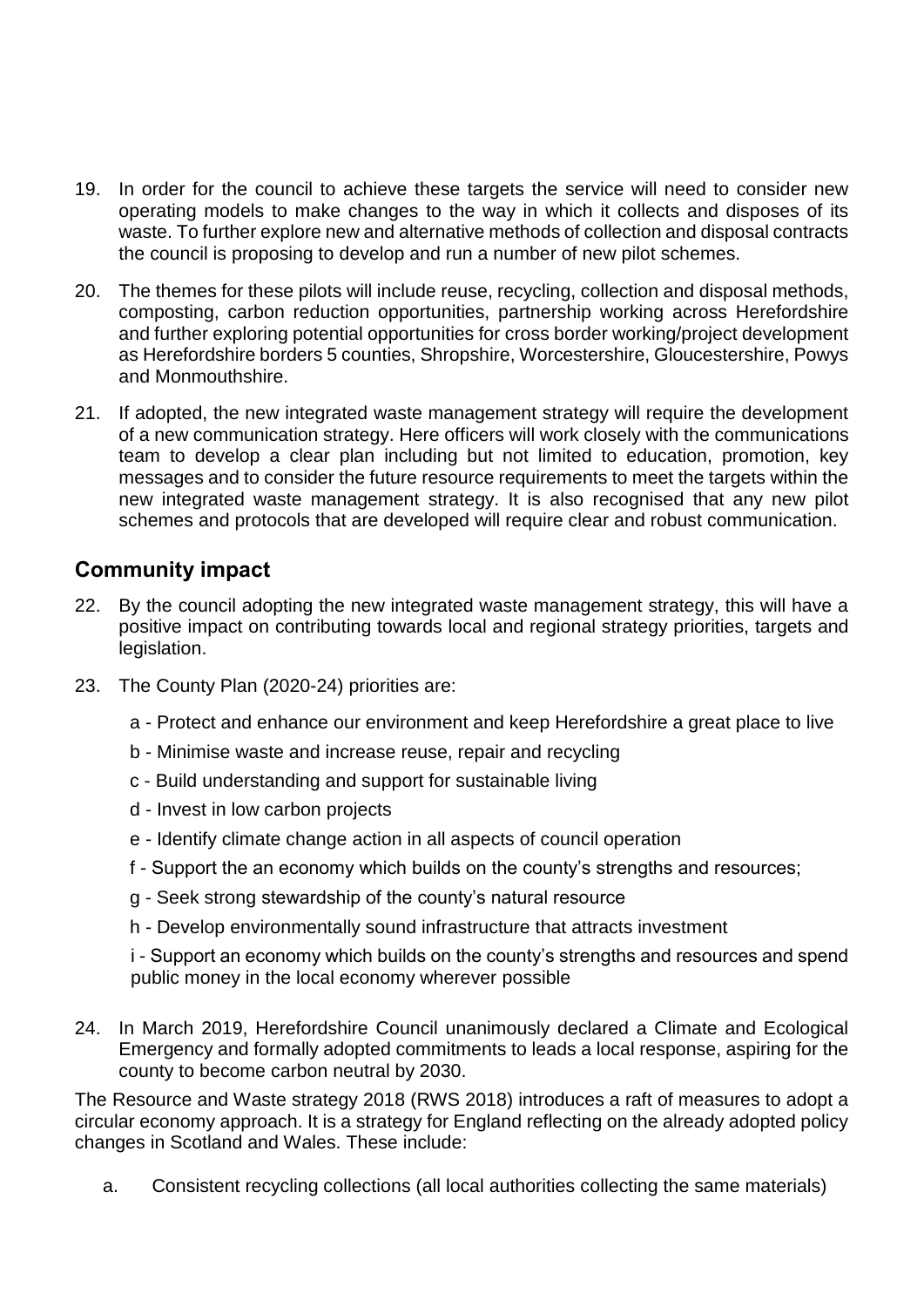- b. Compulsory weekly food waste collection
- c. Separate garden waste collection
- d. Initiatives to encourage urban recycling
- 25. The Environment Bill is currently progressing through Parliament and is expected to make significant changes to environmental legislation. Whilst there are no currently proposed targets within the bill we anticipate the following targets as these are consistent with the EU Circular Economy Package (EU-CEP):
	- a. A preparation for re-use and recycling (including composting/anaerobic digestion) target of 55% of municipal waste by 2025;
	- b. A preparation for re-use and recycling (including composting/anaerobic digestion) target of 60% of municipal waste by 2030;
	- c. A preparation for re-use and recycling (including composting/anaerobic digestion) target of 65% of municipal waste by 2035 (RWS 2018 Target);
	- d. A gradual limitation on landfilling of municipal waste, to 10% by 2035

## **Environmental Impact**

- 26. Herefordshire Council provides and purchases a wide range of services for the people of Herefordshire. Together with partner organisations in the private, public and voluntary sectors we share a strong commitment to improving our environmental sustainability, achieving carbon neutrality and to protect and enhance Herefordshire's outstanding natural environment.
- 27. The environmental impact of the different waste collection options have been fundamental to the review and the proposed options detailed within the Task & Finish group report seek to deliver positive changes to the waste management service.
- 28. The proposed options seek to treat waste as a resource, supporting a more circular economy for Herefordshire by reducing, reusing and recycling materials so that they stay in use for longer, offsetting use of raw materials and reducing carbon emissions.
- 29. Further consideration to minimise the environmental impact of the service will be integral to the subsequent service design of the preferred waste management service. Here the future commissioning will include appropriate requirements on the contractor/delivery partner to minimise waste, reduce energy and carbon emissions and to consider opportunities to enhance biodiversity. This will be managed and reported through the future contract management arrangements

# **Equality duty**

30. Under section 149 of the Equality Act 2010, the 'general duty' on public authorities is set out as follows: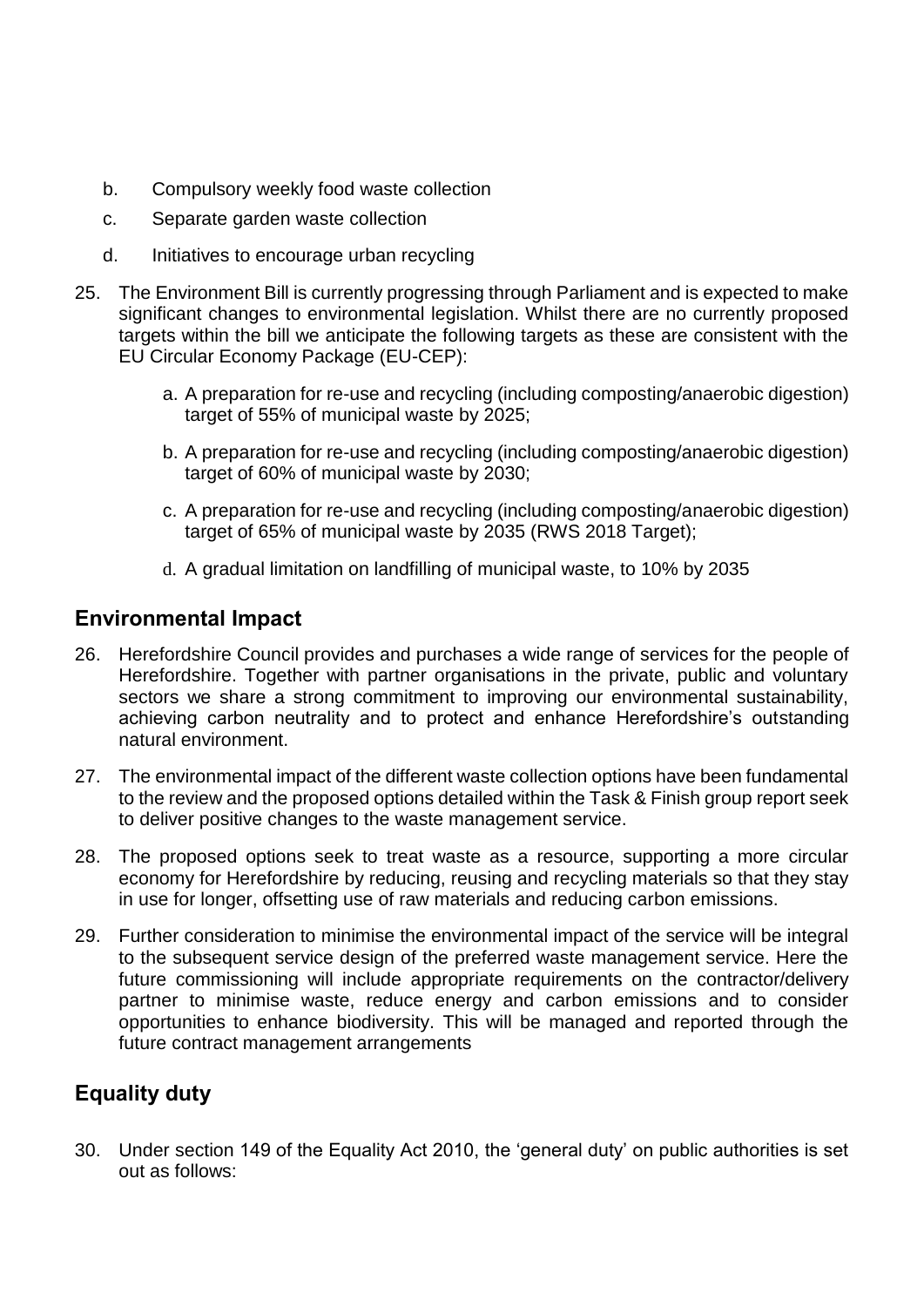- 31. A public authority must, in the exercise of its functions, have due regard to the need to
	- (a) eliminate discrimination, harassment, victimisation and any other conduct that is prohibited by or under this Act;
	- (b) advance equality of opportunity between persons who share a relevant protected characteristic and persons who do not share it;
	- (c) foster good relations between persons who share a relevant protected characteristic and persons who do not share it.
- 32. The public sector equality duty (specific duty) requires us to consider how we can positively contribute to the advancement of equality and good relations, and demonstrate that we are paying 'due regard' in our decision making in the design of policies and in the delivery of services. An Equalities Impact Assessment will be undertaken as an integral part of the future service redesign and our providers will be made aware of their contractual requirements in regards to equality legislation through the future commissioning.

# **Resource implications**

- 33. The council currently spends £4m on its collection contract and £11m on its disposal contract. As both contracts are due for renewal in 2023/24 it is essential that the council are in a strong position to enable essential change. The council have taken on board the recommendation to develop a new integrated waste management strategy but will also need to test the operations and capability of the County to ensure successful delivery of the new strategy.
- 34. In order to do this there is a need to draw down the dedicated waste reserve to resource and enable the council to develop pilot schemes that can be tried across the County which will develop the County's own abilities to work with partners to create the tools and platforms to contribute to handling our waste differently. The council sees itself as a strong enabler but realises it needs to be a joint approach with residents and businesses from across the County.
- 35. There is a requirement to complete options and feasibility work, design, develop and procure the pilot schemes outlined in the key considerations section. To do this the council will need to draw down up to the value of £1.5m from the waste management reserve.
- 36. In terms of the expenditure plan around the drawdown of the waste reserve and section 106 money, it is expected that all procurements will be undertaken in compliance with the council's contract procedure rules.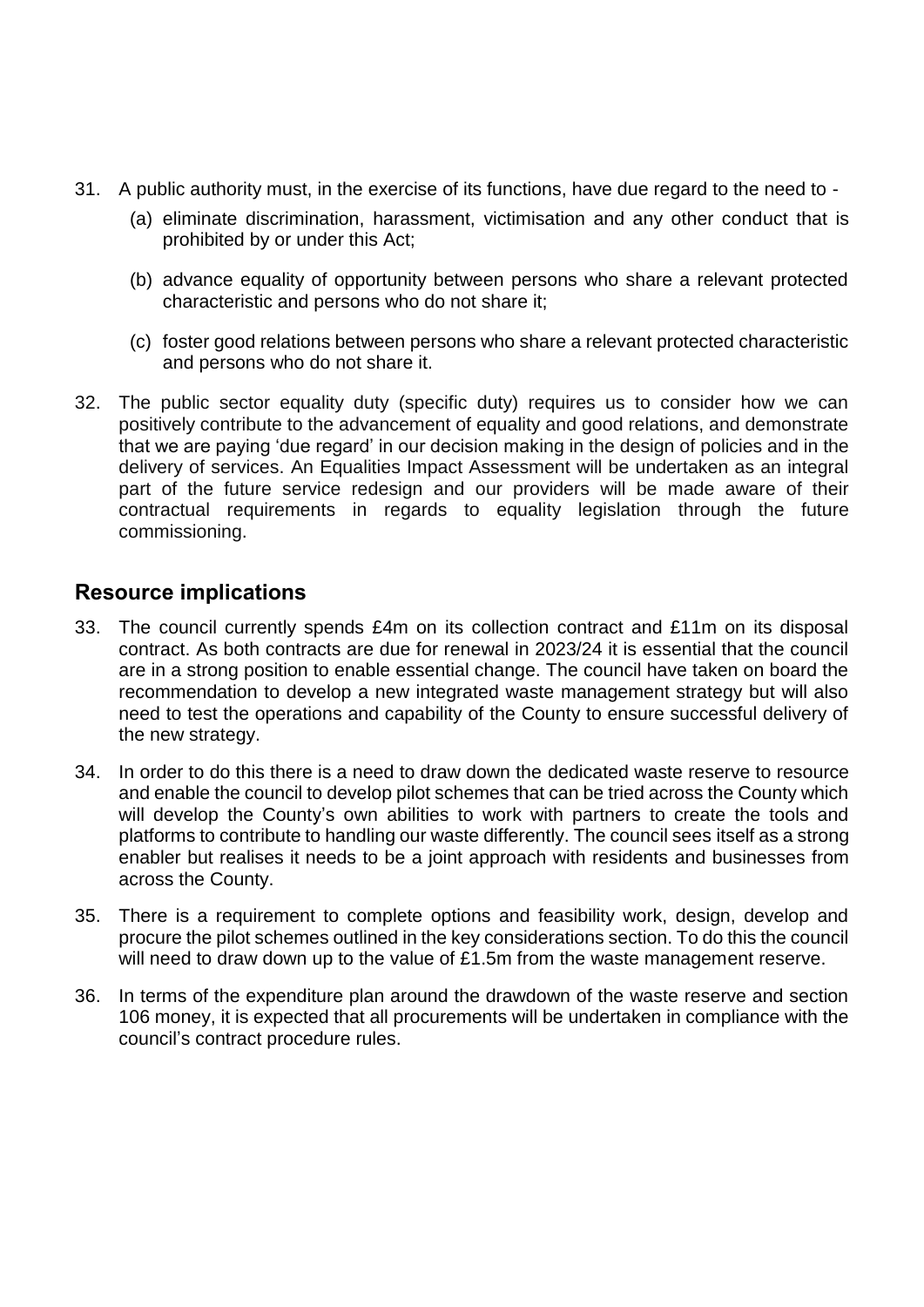| <b>Funding streams</b>           | 2020/21 | 2021/22 | <b>Future</b><br>Years | Total |
|----------------------------------|---------|---------|------------------------|-------|
|                                  | £000    | £000    | £000                   | £000  |
| <b>Waste Revenue Reserve</b>     | 500     | 500     | 500                    | 1,500 |
| Section 106 Recycling Allocation | 40      | 52      |                        | 92    |
| <b>TOTAL</b>                     | 540     | 552     | 500                    | 1,592 |

# **Legal implications**

37. There are no additional legal issues to bring to the Cabinet's attention which are not already mentioned in the report. Legal Services provide support to the Project Board and are advising on an on-going basis.

#### **Risk management**

38. It is recommended that the following risks are considered against this decision report:

| <b>Risk / opportunity</b><br>The council does not adopt the new<br>integrated waste management strategy | <b>Mitigation</b><br>Complete further work to come to an<br>acceptable strategy, complete further<br>briefings with stakeholders |
|---------------------------------------------------------------------------------------------------------|----------------------------------------------------------------------------------------------------------------------------------|
| pilot schemes are                                                                                       | To work with the council's legal team to                                                                                         |
| The                                                                                                     | understand the limitations and consider                                                                                          |
| proposed                                                                                                | solutions to unblocking any limitiations                                                                                         |
| presented with restrictions under the                                                                   | and plan any potential pilot schemes in                                                                                          |
| current collection and disposal contracts.                                                              | detail                                                                                                                           |
| The council do not agree to drawing                                                                     | To work with key stakeholders, hold more                                                                                         |
| down the waste revenue reserve and                                                                      | briefings to gain agreement on the future                                                                                        |
| section 106 monies to fund pilot schemes                                                                | work to develop waste protocols                                                                                                  |

#### **Consultees**

39. The following consultation has taken place to support the decision paper:

| <b>Consultation</b>                                             | Date                                      | <b>Feedback</b>                                                        |
|-----------------------------------------------------------------|-------------------------------------------|------------------------------------------------------------------------|
| <b>Waste Management Services</b><br><b>Review Project Board</b> | Numerous meetings in<br>2019/20 - 2020/21 | Lead the development of the<br>recommendations through<br>the process. |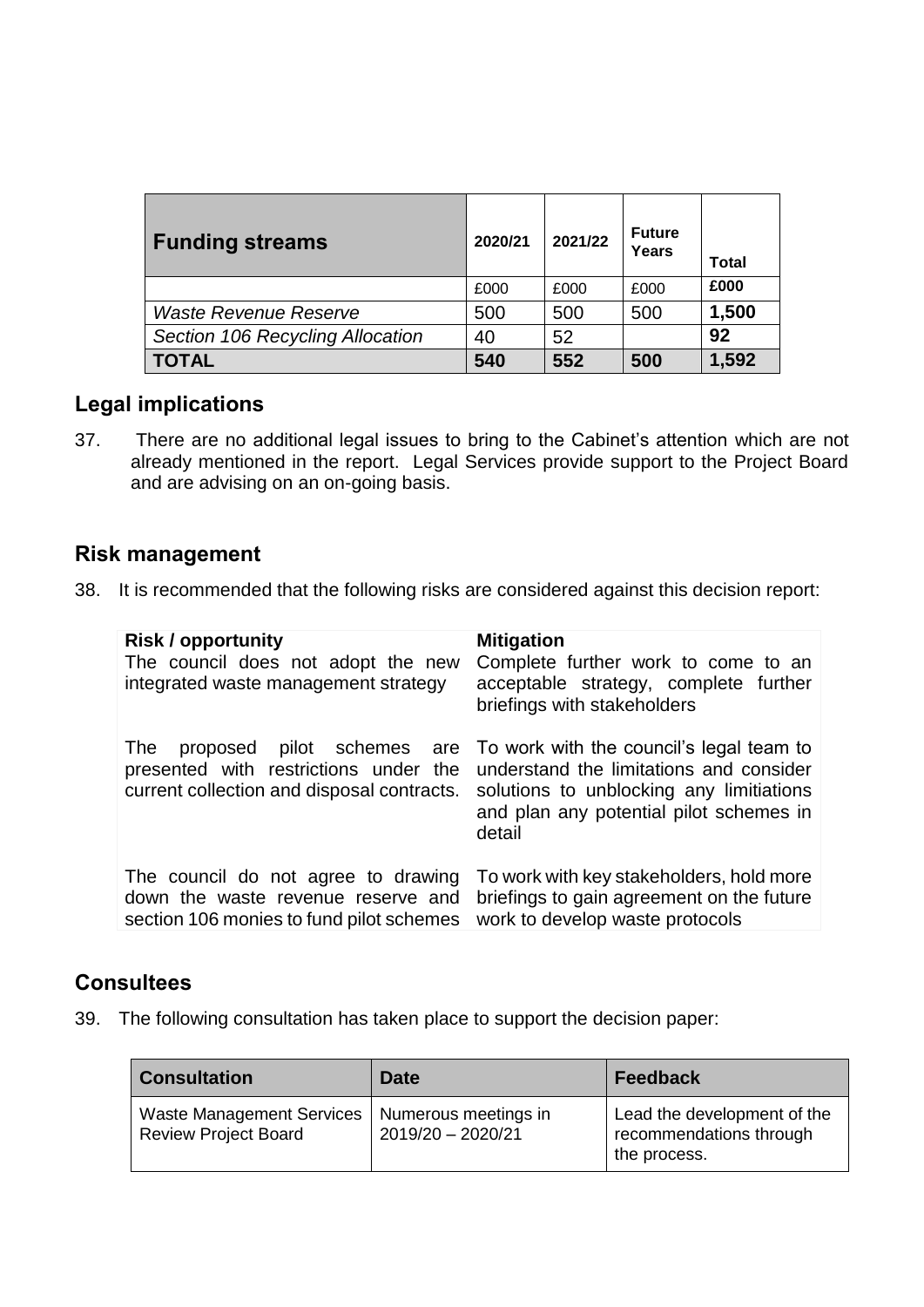| <b>General Scrutiny Committee</b>                                                                                          | 28 September 2020          | Recommendations and the<br>Executive Response are<br>detailed in Appendix B                                                                                                                                                                                                                                                               |
|----------------------------------------------------------------------------------------------------------------------------|----------------------------|-------------------------------------------------------------------------------------------------------------------------------------------------------------------------------------------------------------------------------------------------------------------------------------------------------------------------------------------|
| Waste Management -<br>Political Briefing with the<br>cabinet member for<br>Commissioning,<br><b>Procurement and Assets</b> | <b>June 2021</b>           | Cllr Davies would like to see<br>the development of a new<br>integrated waste<br>management strategy, pilot<br>schemes to enable the<br>council to meet its aspirations<br>and to explore new<br>opportunities for handling<br>waste across the county                                                                                    |
| Political groups consultation<br>on a key decision                                                                         | <b>June 2021</b>           | Comments received:<br>Cllr Polly Andrews noted that<br>any new service will need<br>clear explanation around the<br>benefits as the current<br>service is liked within<br>Herefordshire                                                                                                                                                   |
|                                                                                                                            |                            | Cllr Stark noted an<br>endorsement for<br>recommendations made by<br>the task and finish group and<br>to ensure a unified waste<br>strategy be drawn up by<br>the executive with an<br>aim to provide an end to<br>end waste service for<br>residents<br>spanning from repair and<br>reuse right through to<br>collection and<br>disposal |
| <b>Cabinet Workshop</b>                                                                                                    | 24th June 2021             | Cabinet members and<br>officers were part of a waste<br>shaping work shop                                                                                                                                                                                                                                                                 |
| Herefordshire<br>Council<br><b>Management Board</b>                                                                        | 6 <sup>th</sup> July 2021  | The report has been well<br>received and it has been<br>recommended to continue<br>onto cabinet feeder on the 8 <sup>th</sup><br><b>July 2021</b>                                                                                                                                                                                         |
| Herefordshire Council Waste<br>Management Project Board                                                                    | 7 <sup>th</sup> July 2021  | The project board agreed to<br>submit the report to cabinet<br>feeder                                                                                                                                                                                                                                                                     |
| Cabinet feeder briefing                                                                                                    | 12 <sup>th</sup> July 2021 | The report was well received<br>in cabinet feeder. It was<br>agreed to take the repot to<br>cabinet on the 22 <sup>nd</sup> July 2021                                                                                                                                                                                                     |